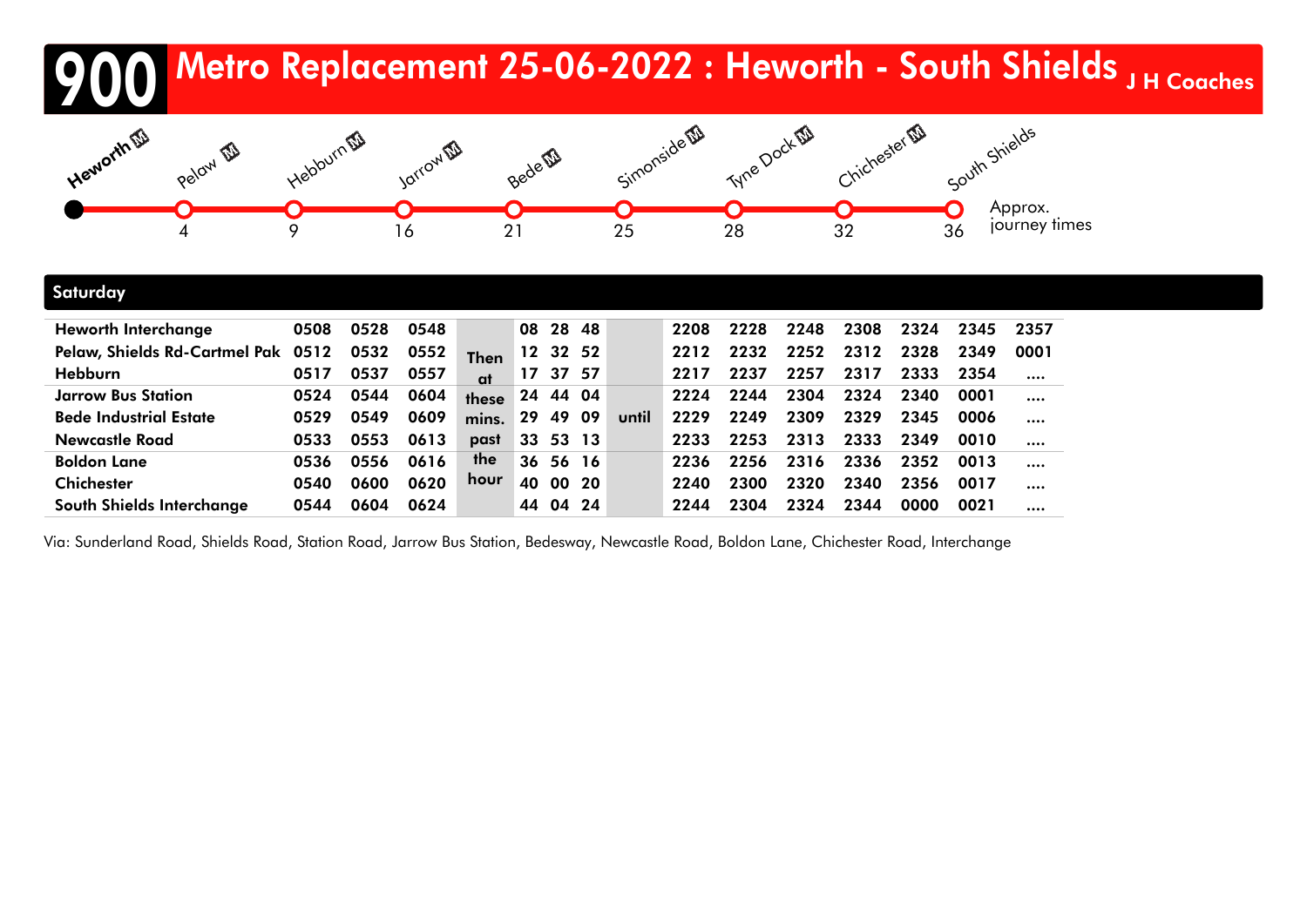# 900 Metro Replacement 26-06-2022 : Heworth - South Shields J H Coaches



#### **Sunday**

| <b>Heworth Interchange</b>    | 0623 | 0643 | 0703 | 0723 | 0743 |              |                 | 03 23 43 |          |       | 2203 | 2223 | 2243 | 2303 | 2324 | 2339 | - 2357   |
|-------------------------------|------|------|------|------|------|--------------|-----------------|----------|----------|-------|------|------|------|------|------|------|----------|
| Pelaw, Shields Rd-Cartmel Pak | 0627 | 0647 | 0707 | 0727 | 0747 | Then         | 07              | 27 47    |          |       | 2207 | 2227 | 2247 | 2307 | 2328 | 2343 | 0001     |
| <b>Hebburn</b>                | 0632 | 0652 | 0712 | 0732 | 0752 | $\mathbf{a}$ |                 | 12 32 52 |          |       | 2212 | 2232 | 2252 | 2312 | 2333 | 2348 |          |
| Jarrow Bus Station            | 0639 | 0659 | 0719 | 0739 | 0759 | these        |                 |          | 19 39 59 |       | 2219 | 2239 | 2259 | 2319 | 2340 | 2355 |          |
| <b>Bede Industrial Estate</b> | 0644 | 0704 | 0724 | 0744 | 0804 | mins.        |                 |          | 24 44 04 | until | 2224 | 2244 | 2304 | 2324 | 2345 | 0000 |          |
| Newcastle Road                | 0648 | 0708 | 0728 | 0748 | 0808 | past         | 28              | 48 08    |          |       | 2228 | 2248 | 2308 | 2328 | 2349 | 0004 | $\cdots$ |
| <b>Boldon Lane</b>            | 0651 | 0711 | 0731 | 0751 | 0811 | the          | 31              | 51 11    |          |       | 2231 | 2251 | 2311 | 2331 | 2352 | 0007 |          |
| <b>Chichester</b>             | 0655 | 0715 | 0735 | 0755 | 0815 | hour         | 35 <sub>1</sub> | 55 15    |          |       | 2235 | 2255 | 2315 | 2335 | 2356 | 0011 |          |
| South Shields Interchange     | 0659 | 0719 | 0739 | 0759 | 0819 |              |                 | 39 59    | - 19     |       | 2239 | 2259 | 2319 | 2339 | 0000 | 0015 |          |

Via: Sunderland Road, Shields Road, Station Road, Jarrow Bus Station, Bedesway, Newcastle Road, Boldon Lane, Chichester Road, Interchange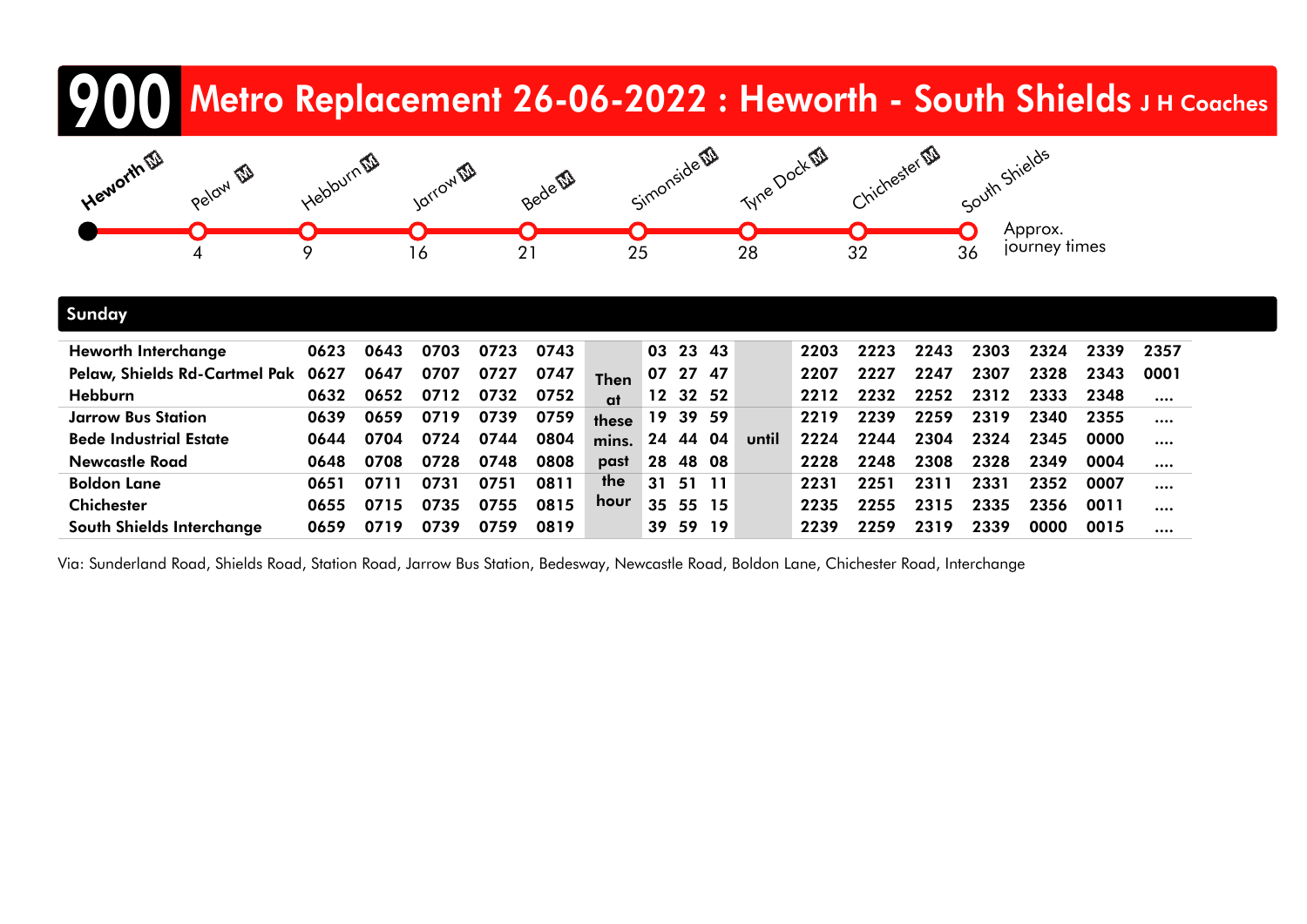## Metro Replacement 25-06-2022 : South Shields - Heworth JH Coaches



### **Saturday**

| South Shields Interchange 0522 0542 0602 0622 0642 |      |      |      |      |      |                |          | 02 22 42 |       | 2202 | 2222 | 2242 | 2302 | 2316 | 2331   |
|----------------------------------------------------|------|------|------|------|------|----------------|----------|----------|-------|------|------|------|------|------|--------|
| <b>Chichester</b>                                  | 0528 | 0548 | 0608 | 0628 | 0648 | <b>Then</b>    |          | 08 28 48 |       | 2208 | 2228 | 2248 | 2308 | 2322 | - 2337 |
| <b>Boldon Lane</b>                                 | 0532 | 0552 | 0612 | 0632 | 0652 | nt             |          | 12 32 52 |       | 2212 | 2232 | 2252 | 2312 | 2326 | 2341   |
| Newcastle Road                                     | 0535 | 0555 | 0615 | 0635 | 0655 | these          | 15 35 55 |          |       | 2215 | 2235 | 2255 | 2315 | 2329 | -2344  |
| <b>Bede Industrial Estate</b>                      | 0539 | 0559 | 0619 | 0639 | 0659 | mins. 19 39 59 |          |          | until | 2219 | 2239 | 2259 | 2319 | 2333 | 2348   |
| <b>Jarrow Bus Station</b>                          | 0544 | 0604 | 0624 | 0644 | 0704 | past           | 24 44 04 |          |       | 2224 | 2244 | 2304 | 2324 | 2338 | 2353   |
| <b>Hebburn Station Road</b>                        | 0551 | 0611 | 0631 | 0651 | 0711 | the            |          | 31 51 11 |       | 2231 | 2251 | 2311 | 2331 | 2345 | 0000   |
| <b>Shields Road</b>                                | 0556 | 0616 | 0636 | 0656 | 0716 | hour           | 36       | 56 16    |       | 2236 | 2256 | 2316 | 2336 | 2350 | 0005   |
| Heworth Interchange                                | 0601 | 0621 | 0641 | 0701 | 0721 |                | 41 01 21 |          |       | 2241 | 2301 | 2321 | 2341 | 2355 | 0010   |

Via: Interchange, Chichester, Boldon Lane, Newcastle Road, Bedesway, Jarrow Bus Station, Station Road, Shields Road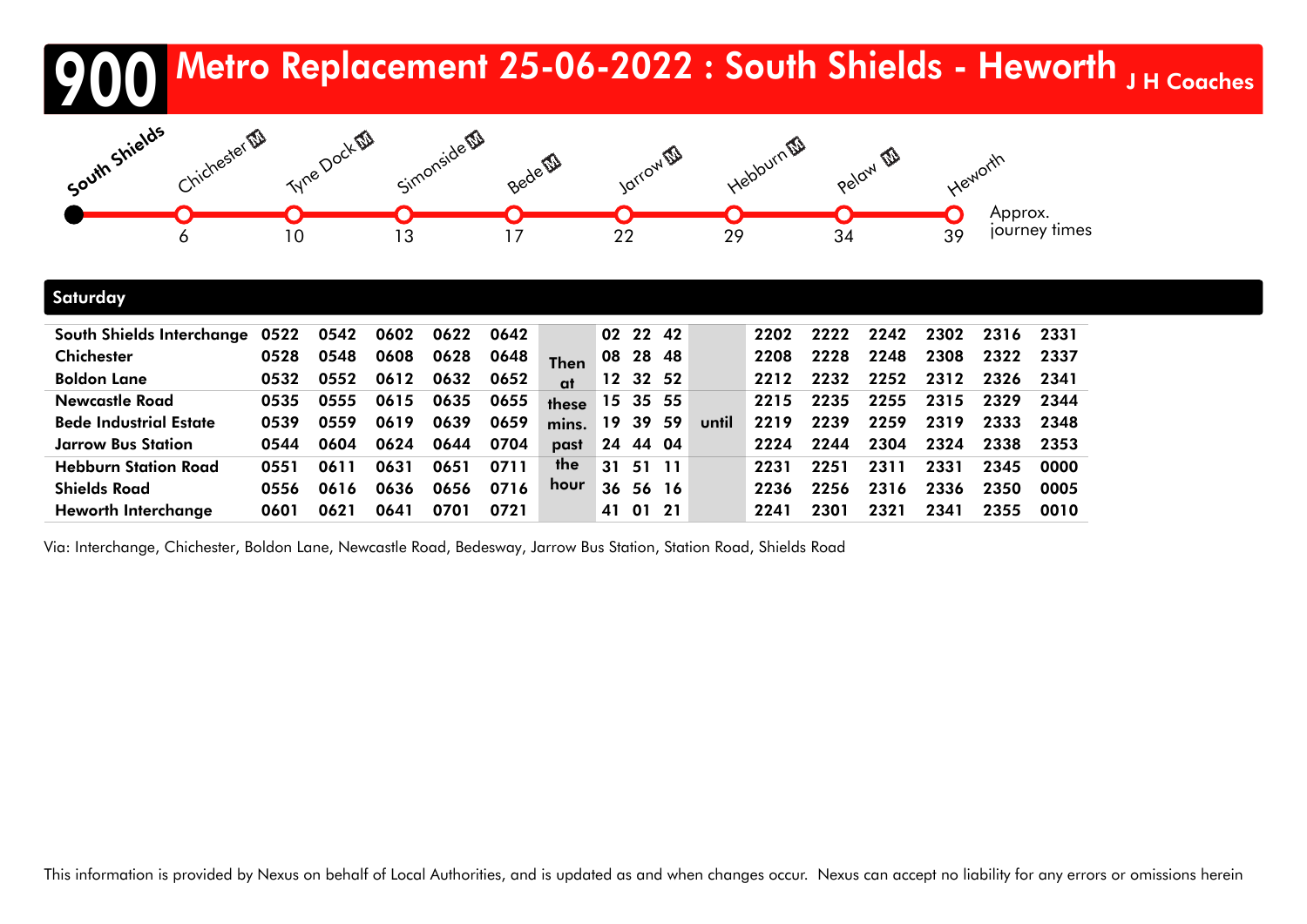# 900 Metro Replacement 26-06-2022 : South Shields - Heworth <sub>J H Coaches</sub>



### Sunday

| South Shields Interchange     |          |      | 0637 | 0657           | 0717 | 0737 | 0757      |                        | 17 37 57 |       | 2117 | 2137 | 2157 | 2217 | 2237 | 2257      | 2316   |
|-------------------------------|----------|------|------|----------------|------|------|-----------|------------------------|----------|-------|------|------|------|------|------|-----------|--------|
| <b>Chichester</b>             | $\cdots$ |      | 0643 | 0703           | 0723 | 0743 | 0803      | Then $23\;43\;03$      |          |       | 2123 | 2143 | 2203 | 2223 | 2243 | 2303      | 2322   |
| <b>Boldon Lane</b>            |          |      | 0647 | 0707           | 0727 | 0747 | 0807      | $\mathbf{a}^{\dagger}$ | 27 47 07 |       | 2127 | 2147 | 2207 | 2227 | 2247 | 2307      | - 2326 |
| Newcastle Road                |          |      |      | 0650 0710 0730 |      | 0750 | 0810      | these                  | 30 50 10 |       | 2130 | 2150 | 2210 | 2230 | 2250 | 2310      | 2329   |
| <b>Bede Industrial Estate</b> |          |      |      | 0654 0714 0734 |      |      | 0754 0814 | mins. 34 54 14         |          | until | 2134 | 2154 | 2214 | 2234 | 2254 | 2314 2333 |        |
| Jarrow Bus Station            |          |      | 0659 | 0719           | 0739 | 0759 | 0819      | past                   | 39 59 19 |       | 2139 | 2159 | 2219 | 2239 | 2259 | 2319 2338 |        |
| <b>Hebburn Station Road</b>   |          |      | 0706 | 0726           | 0746 | 0806 | 0826      | the                    | 46 06 26 |       | 2146 | 2206 | 2226 | 2246 | 2306 | 2326      | 2345   |
| <b>Shields Road</b>           | 0626     | 0647 | 0711 | 0731           | 0751 | 0811 | 0831      | hour                   | 51 11 31 |       | 2151 | 2211 | 2231 | 2251 | 2311 | 2331      | 2350   |
| <b>Heworth Interchange</b>    | 0631     | 0652 | 0716 | 0736           | 0756 | 0816 | 0836      |                        | 56 16 36 |       | 2156 | 2216 | 2236 | 2256 | 2316 | 2336      | 2355   |
|                               |          |      |      |                |      |      |           |                        |          |       |      |      |      |      |      |           |        |

### Sunday (continued)

| South Shields Interchange     | 2331 |
|-------------------------------|------|
| <b>Chichester</b>             | 2337 |
| <b>Boldon Lane</b>            | 2341 |
| Newcastle Road                | 2344 |
| <b>Bede Industrial Estate</b> | 2348 |
| <b>Jarrow Bus Station</b>     | 2353 |
| Hebburn Station Road          | 0000 |
| Shields Road                  | 0005 |
| <b>Heworth Interchange</b>    | 0010 |

Via: Interchange, Chichester, Boldon Lane, Newcastle Road, Bedesway, Jarrow Bus Station, Station Road, Shields Road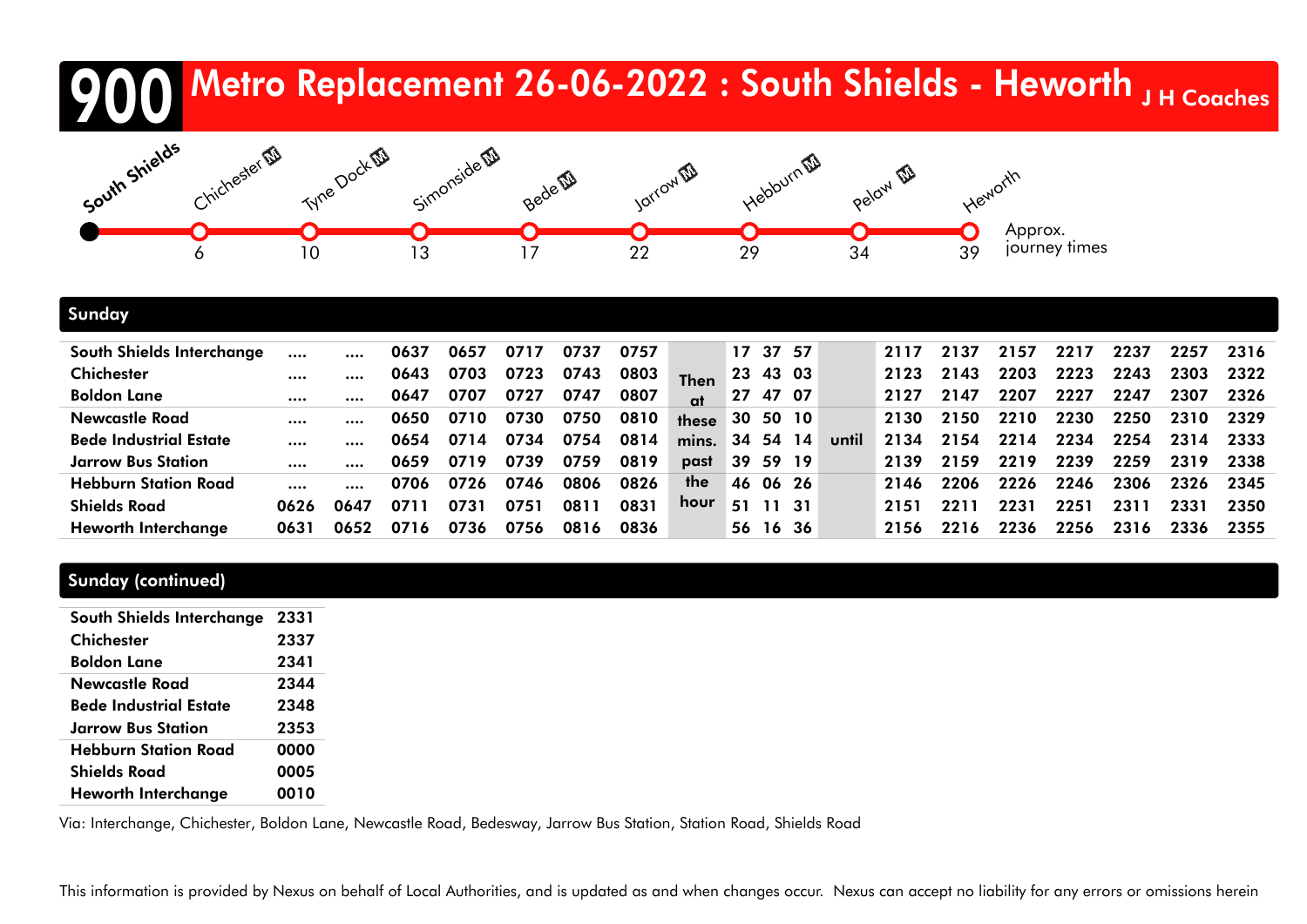## 901 Metro Replacement 25-06-2022 : Heworth - South Hylton Nexus Metro Replacement



### **Saturday**

| Heworth Interchange                      | 0450 | 0510 | 0530 | 0550 |               | 10      | 30               | 50    |       | 2210 | 2230 | 2250 | 2310 | 2331 |
|------------------------------------------|------|------|------|------|---------------|---------|------------------|-------|-------|------|------|------|------|------|
| Pelaw, Shields Rd-Cartmel Pak            | 0454 | 0514 | 0534 | 0554 |               | 14      |                  | 34 54 |       | 2214 | 2234 | 2254 | 2314 | 2335 |
| Fellgate                                 | 0502 | 0522 | 0542 | 0602 |               | $22 \,$ | 42               | 02    |       | 2222 | 2242 | 2302 | 2322 | 2343 |
| <b>Brockley Whins, Melbourne Gardens</b> | 0510 | 0530 | 0550 | 0610 |               | 30      | 50 10            |       |       | 2230 | 2250 | 2310 | 2330 | 2351 |
| East Boldon                              | 0520 | 0540 | 0600 | 0620 | <b>Then</b>   | 40      | 00               | -20   |       | 2240 | 2300 | 2320 | 2340 | 0001 |
| Seaburn                                  | 0529 | 0549 | 0609 | 0629 | at            | 49      | 09               | -29   |       | 2249 | 2309 | 2329 | 2349 | 0010 |
| <b>Stadium of Light</b>                  | 0532 | 0552 | 0612 | 0632 | these         | 52      | 12 <sup>12</sup> | 32    | until | 2252 | 2312 | 2332 | 2352 | 0013 |
| <b>St Peters</b>                         | 0534 | 0554 | 0614 | 0634 | mins.<br>past | 54      |                  | 14 34 |       | 2254 | 2314 | 2334 | 2354 | 0015 |
| <b>Sunderland Fawcett Street</b>         | 0539 | 0559 | 0619 | 0639 | the           | 59      | 19 39            |       |       | 2259 | 2319 | 2339 | 2359 | 0020 |
| Sunderland Interchange                   | 0546 | 0606 | 0626 | 0646 | hour          | 06      | 26 46            |       |       | 2306 | 2326 | 2346 | 0006 | 0027 |
| <b>University Chester Road Campus</b>    | 0549 | 0609 | 0629 | 0649 |               | 09      | 29               | 49    |       | 2309 | 2329 | 2349 | 0009 | 0030 |
| <b>Millfield Metro</b>                   | 0551 | 0611 | 0631 | 0651 |               | 11      | 31 51            |       |       | 2311 | 2331 | 2351 | 0011 | 0032 |
| Pallion                                  | 0555 | 0615 | 0635 | 0655 |               | 15      | 35 55            |       |       | 2315 | 2335 | 2355 | 0015 | 0036 |
| South Hylton, Metro                      | 0601 | 0621 | 0641 | 0701 |               | 21      | 41 01            |       |       | 2321 | 2341 | 0001 | 0021 | 0042 |

Via: Sunderland Road, Shields Road, Calfclose Lane, Melbourne Gardens, Cleadon Lane, Station Road, Newcastle Road, North Bridge Street, Fawcett Street, Park Lane, Chester Road, Hylton Road, Pallion New Road, Hylton Bank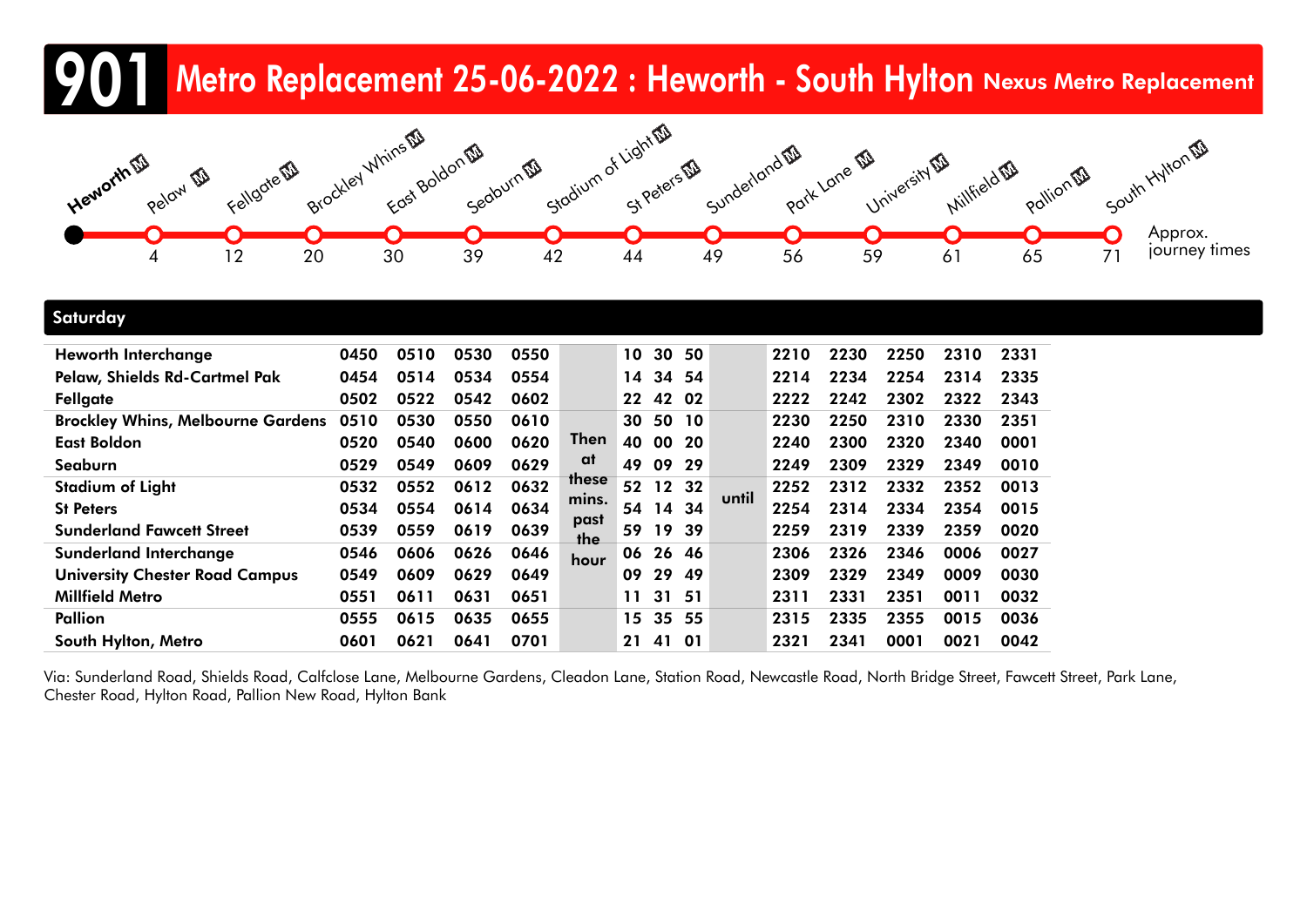## 901 Metro Replacement 26-06-2022 : Heworth - South Hylton Nexus Metro Replacement



### **Sunday**

| Heworth Interchange                      | 0550 | 0610 | 0630 | 0650 |             | 10 | 30      | 50        |       | 2210 | 2230 | 2250 | 2310 | 2331 |
|------------------------------------------|------|------|------|------|-------------|----|---------|-----------|-------|------|------|------|------|------|
| Pelaw, Shields Rd-Cartmel Pak            | 0554 | 0614 | 0634 | 0654 |             | 14 | 34 54   |           |       | 2214 | 2234 | 2254 | 2314 | 2335 |
| Fellgate                                 | 0602 | 0622 | 0642 | 0702 |             | 22 | 42      | 02        |       | 2222 | 2242 | 2302 | 2322 | 2343 |
| <b>Brockley Whins, Melbourne Gardens</b> | 0610 | 0630 | 0650 | 0710 |             | 30 | 50      | <b>10</b> |       | 2230 | 2250 | 2310 | 2330 | 2351 |
| East Boldon                              | 0620 | 0640 | 0700 | 0720 | Then        | 40 | 00 20   |           |       | 2240 | 2300 | 2320 | 2340 | 0001 |
| Seaburn                                  | 0629 | 0649 | 0709 | 0729 | at          | 49 | 09      | -29       |       | 2249 | 2309 | 2329 | 2349 | 0010 |
| <b>Stadium of Light</b>                  | 0632 | 0652 | 0712 | 0732 | these       | 52 | $12 \,$ | 32        | until | 2252 | 2312 | 2332 | 2352 | 0013 |
| <b>St Peters</b>                         | 0634 | 0654 | 0714 | 0734 | mins.       | 54 | 14 34   |           |       | 2254 | 2314 | 2334 | 2354 | 0015 |
| <b>Sunderland Fawcett Street</b>         | 0639 | 0659 | 0719 | 0739 | past<br>the | 59 | 19 39   |           |       | 2259 | 2319 | 2339 | 2359 | 0020 |
| Sunderland Interchange                   | 0646 | 0706 | 0726 | 0746 | hour        | 06 | 26 46   |           |       | 2306 | 2326 | 2346 | 0006 | 0027 |
| <b>University Chester Road Campus</b>    | 0649 | 0709 | 0729 | 0749 |             | 09 | 29      | 49        |       | 2309 | 2329 | 2349 | 0009 | 0030 |
| <b>Millfield Metro</b>                   | 0651 | 0711 | 0731 | 0751 |             | 11 | 31 51   |           |       | 2311 | 2331 | 2351 | 0011 | 0032 |
| Pallion                                  | 0655 | 0715 | 0735 | 0755 |             | 15 | 35 55   |           |       | 2315 | 2335 | 2355 | 0015 | 0036 |
| South Hylton, Metro                      | 0701 | 0721 | 0741 | 0801 |             | 21 | 41      | O1        |       | 2321 | 2341 | 0001 | 0021 | 0042 |
|                                          |      |      |      |      |             |    |         |           |       |      |      |      |      |      |

Via: Sunderland Road, Shields Road, Calfclose Lane, Melbourne Gardens, Cleadon Lane, Station Road, Newcastle Road, North Bridge Street, Fawcett Street, Park Lane, Chester Road, Hylton Road, Pallion New Road, Hylton Bank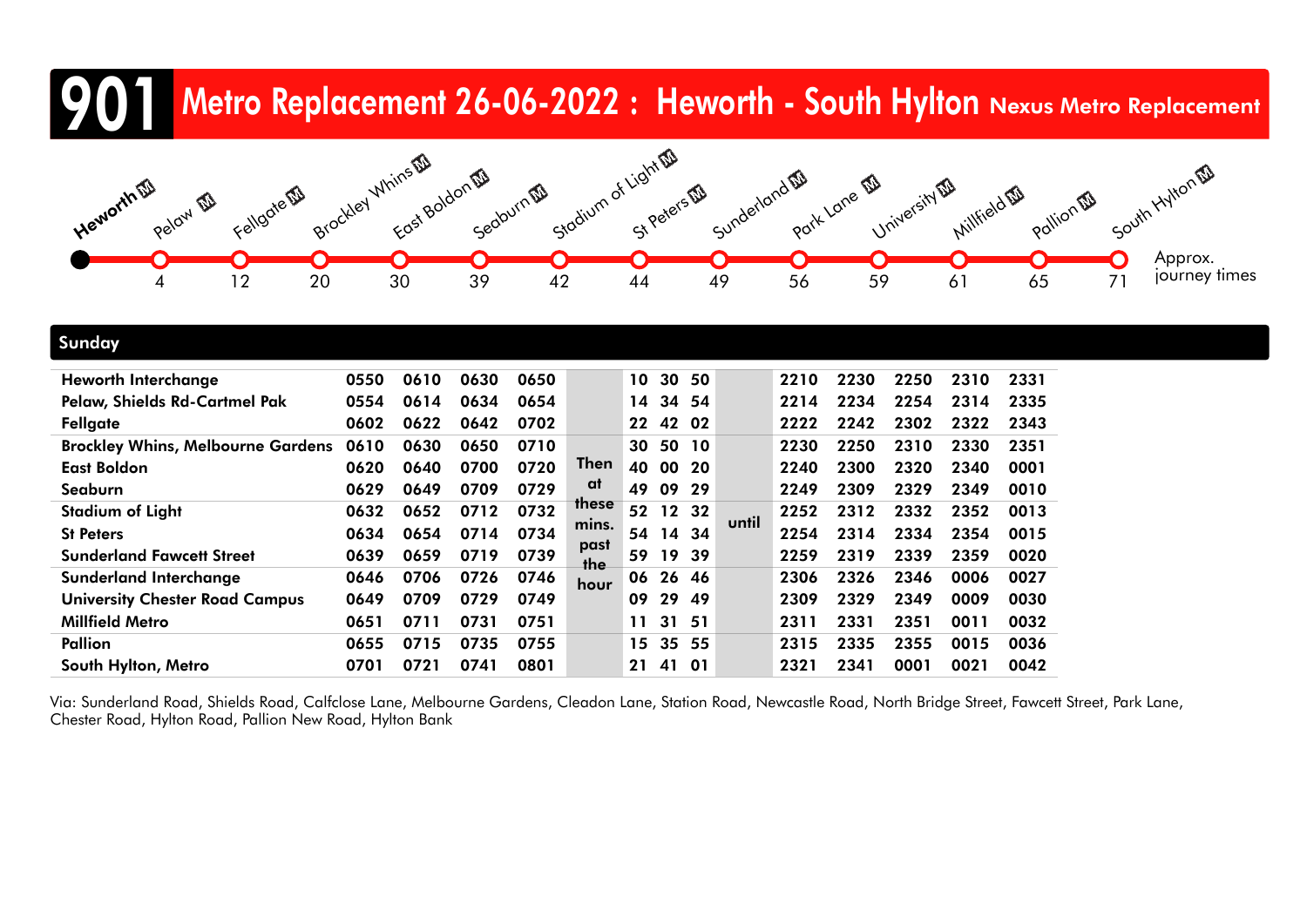## Metro Replacement 25-06-2022 : South Hylton - Heworth Nexus Metro Replacement



### **Saturday**

| South Hylton, Metro                  | 0459 | 0519 | 0539 | 0559 |             | 19 | 39    | -59 |       | 2119 | 2139 | 2159 | 2219 | 2239 | 2259 |
|--------------------------------------|------|------|------|------|-------------|----|-------|-----|-------|------|------|------|------|------|------|
| Pallion                              | 0505 | 0525 | 0545 | 0605 |             | 25 | 45    | 05  |       | 2125 | 2145 | 2205 | 2225 | 2245 | 2305 |
| <b>Millfield Metro</b>               | 0509 | 0529 | 0549 | 0609 |             | 29 | 49    | 09  |       | 2129 | 2149 | 2209 | 2229 | 2249 | 2309 |
| <b>University of Sunderland</b>      | 0511 | 0531 | 0551 | 0611 |             | 31 | 51    | -11 |       | 2131 | 2151 | 2211 | 2231 | 2251 | 2311 |
| Sunderland Interchange               | 0516 | 0536 | 0556 | 0616 | Then        | 36 | 56    | 16  |       | 2136 | 2156 | 2216 | 2236 | 2256 | 2316 |
| <b>Sunderland Fawcett Street</b>     | 0521 | 0541 | 0601 | 0621 | at          | 41 | 01    | 21  |       | 2141 | 2201 | 2221 | 2241 | 2301 | 2321 |
| <b>Wheatsheaf (Stadium of Light)</b> | 0524 | 0544 | 0604 | 0624 | these       | 44 | 04 24 |     | until | 2144 | 2204 | 2224 | 2244 | 2304 | 2324 |
| <b>Stadium of Light</b>              | 0526 | 0546 | 0606 | 0626 | mins.       | 46 | 06 26 |     |       | 2146 | 2206 | 2226 | 2246 | 2306 | 2326 |
| Seaburn                              | 0529 | 0549 | 0609 | 0629 | past<br>the | 49 | 09 29 |     |       | 2149 | 2209 | 2229 | 2249 | 2309 | 2329 |
| East Boldon                          | 0538 | 0558 | 0618 | 0638 | hour        | 58 | 18    | -38 |       | 2158 | 2218 | 2238 | 2258 | 2318 | 2338 |
| <b>Brockley Whins</b>                | 0548 | 0608 | 0628 | 0648 |             | 08 | 28    | -48 |       | 2208 | 2228 | 2248 | 2308 | 2328 | 2348 |
| Fellgate                             | 0555 | 0615 | 0635 | 0655 |             | 15 | 35 55 |     |       | 2215 | 2235 | 2255 | 2315 | 2335 | 2355 |
| <b>Shields Road</b>                  | 0603 | 0623 | 0643 | 0703 |             | 23 | 43    | 03  |       | 2223 | 2243 | 2303 | 2323 | 2343 | 0003 |
| <b>Heworth Interchange</b>           | 0608 | 0628 | 0648 | 0708 |             | 28 | 48    | -08 |       | 2228 | 2248 | 2308 | 2328 | 2348 | 0008 |

Via: Hylton Bank, Pallion New Road, Hylton Road, Chester Road, Park Lane, Fawcett Street, North Bridge Street, Newcastle Road, Station Road, Cleadon Lane, Melbourne Gardens, Calfclose Lane, Shields Road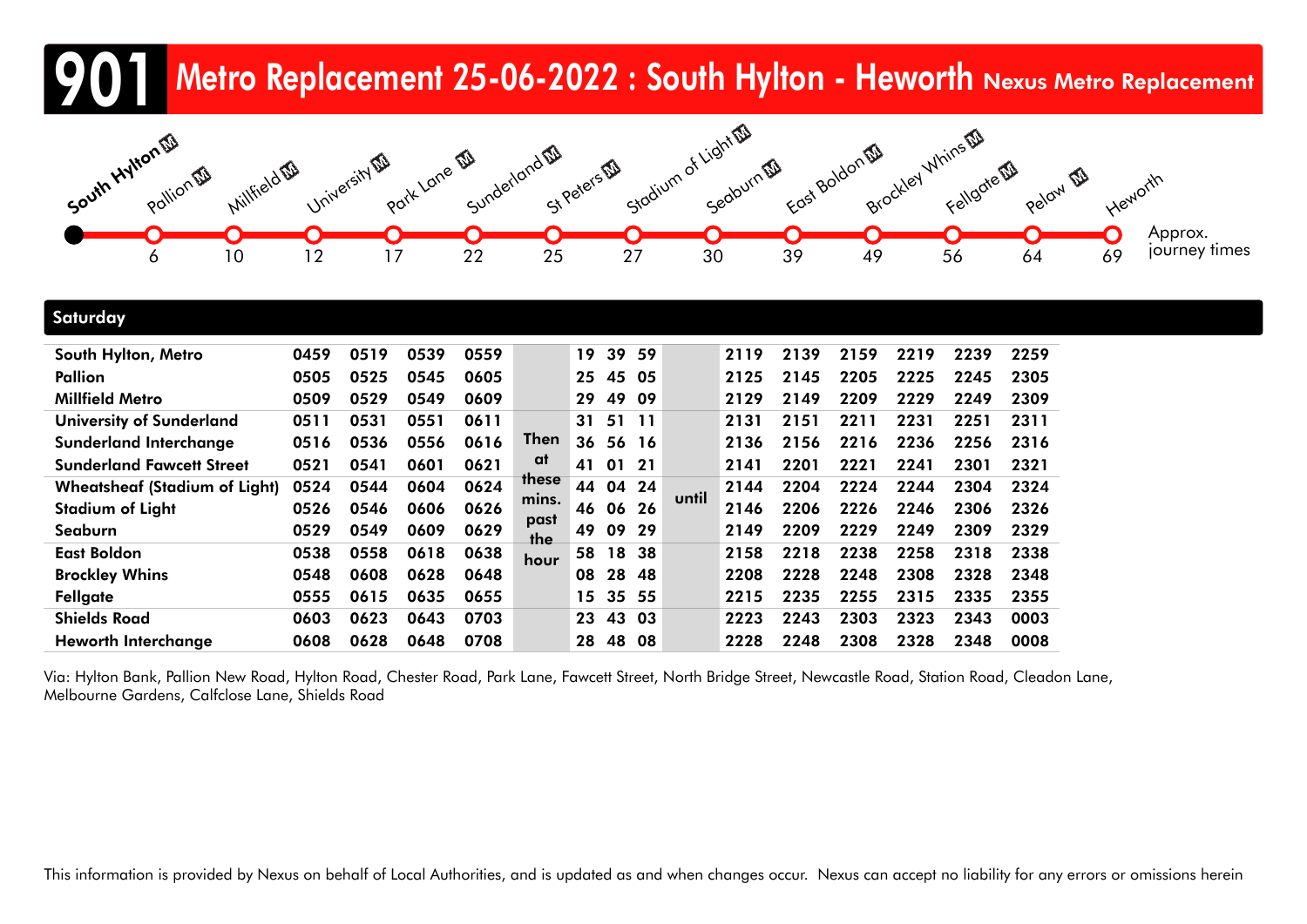## Metro Replacement 26-06-2022 : South Hylton - Heworth Nexus Metro Replacement



### **Sunday**

| 22<br>South Hylton, Metro<br>0742<br>02<br>42<br>0622<br>0702<br>2102<br>2202<br>2222<br>2242<br>2122<br>2142<br>2302<br>0642<br>0722                                    | 2322 |
|--------------------------------------------------------------------------------------------------------------------------------------------------------------------------|------|
|                                                                                                                                                                          |      |
| Pallion<br>28<br>0628<br>0708<br>0748<br>-48<br>2108<br>2208<br>2228<br>2248<br>0728<br>08<br>2128<br>2148<br>2308<br>0648                                               | 2328 |
| <b>Millfield Metro</b><br>32 52<br>0712<br>2232<br>0652<br>0732<br>0752<br>12<br>2112<br>2132<br>2152<br>2212<br>2252<br>2312<br>0632                                    | 2332 |
| 34 54<br><b>University of Sunderland</b><br>0714<br>0754<br>2134<br>2154<br>2214<br>2234<br>2254<br>0634<br>0654<br>0734<br>2314<br>14.<br>2114                          | 2334 |
| <b>Then</b><br>39<br>Sunderland Interchange<br>0759<br>0639<br>0719<br>0739<br>19<br>2139<br>2239<br>0659<br>59<br>2119<br>2159<br>2219<br>2259<br>2319                  | 2339 |
| at<br><b>Sunderland Fawcett Street</b><br>24<br>44 04<br>0724<br>0744<br>0804<br>2124<br>2224<br>2244<br>2304<br>0644<br>0704<br>2144<br>2204<br>2324                    | 2344 |
| these<br>27<br>47<br><b>Wheatsheaf (Stadium of Light)</b><br>0647<br>0747<br>0807<br>07<br>0707<br>0727<br>2127<br>2207<br>2227<br>2247<br>2307<br>2147<br>2327<br>until | 2347 |
| mins.<br>29<br><b>Stadium of Light</b><br>49<br>2129<br>2229<br>0709<br>0729<br>0749<br>2209<br>2249<br>2309<br>0649<br>0809<br>-09<br>2149<br>2329                      | 2349 |
| past<br>Seaburn<br>52 12<br>0732<br>32<br>2232<br>2252<br>0712<br>0752<br>0812<br>2132<br>2152<br>2212<br>2312<br>0652<br>2332<br>the                                    | 2352 |
| East Boldon<br>0741<br>0821<br>2201<br>2221<br>2241<br>2321<br>0721<br>0801<br>01<br>- 21<br>2141<br>2301<br>2341<br>0701<br>41<br>hour                                  | 0001 |
| <b>Brockley Whins</b><br>2251<br>0731<br>0751<br>0831<br>11<br>-31<br>2211<br>2231<br>2311<br>0811<br>51<br>2151<br>2331<br>2351<br>0711                                 | 0011 |
| Fellgate<br>2158<br>2238<br>0738<br>0758<br>0838<br>18<br>-38<br>2218<br>2258<br>2318<br>0818<br>58<br>2338<br>2358<br>0718                                              | 0018 |
| <b>Shields Road</b><br>26<br>2306<br>0746<br>0806<br>0826<br>0846<br>2206<br>2226<br>2246<br>2326<br>2346<br>0726<br>-46<br>0006<br>06                                   | 0026 |
| 31<br>2251<br>2311<br>Heworth Interchange<br>0751<br>0811<br>0831<br>0851<br>-51<br>2231<br>2331<br>2351<br>11<br>0011<br>0731<br>2211                                   | 0031 |

Via: Hylton Bank, Pallion New Road, Hylton Road, Chester Road, Park Lane, Fawcett Street, North Bridge Street, Newcastle Road, Station Road, Cleadon Lane, Melbourne Gardens, Calfclose Lane, Shields Road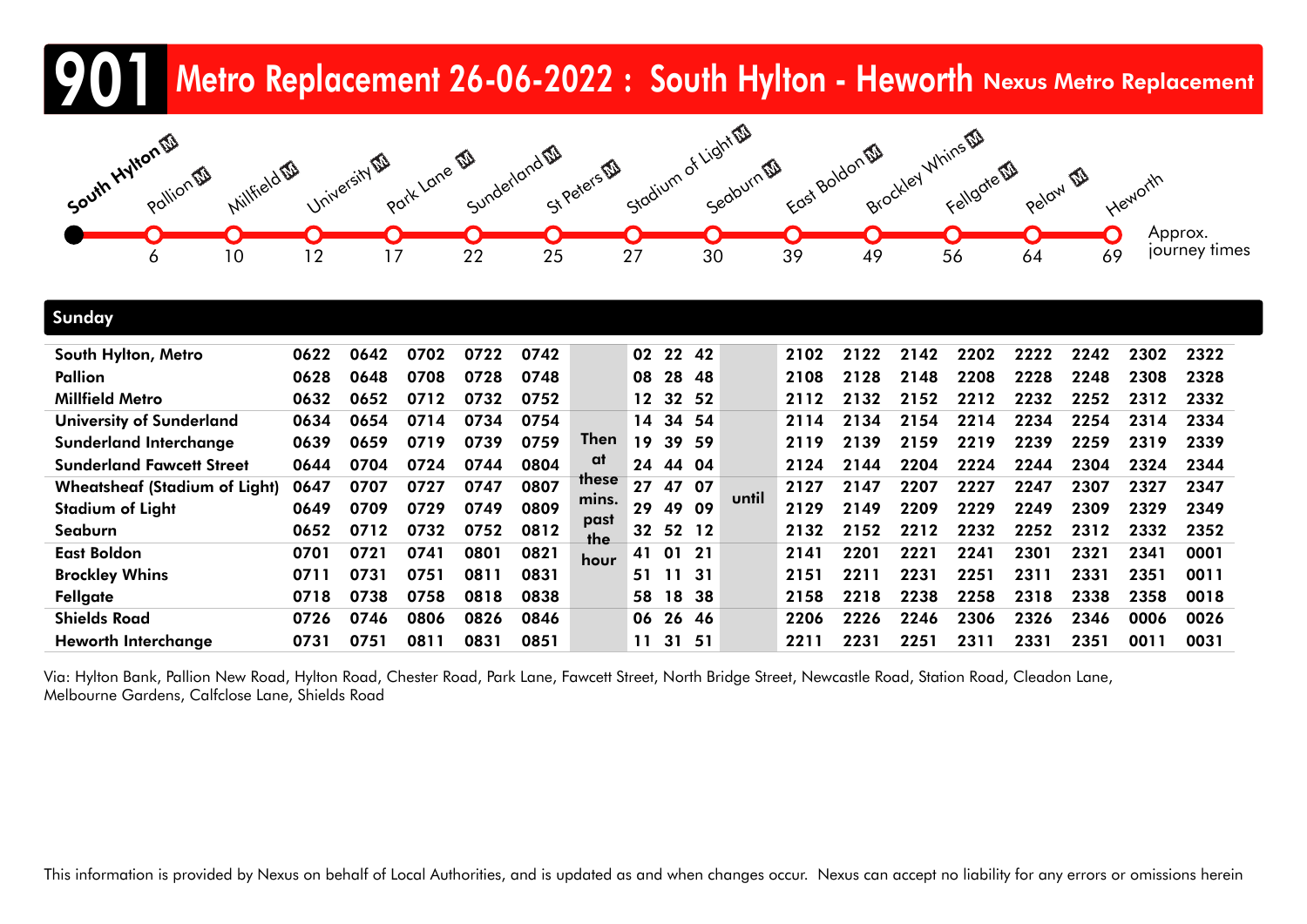## 902 Metro Replacement 25-06-2022 : Benton - South Shields J H Coaches



#### **Saturday**

| South Shields Interchange            | 2346 |
|--------------------------------------|------|
| Chichester                           | 2352 |
| <b>Boldon Lane</b>                   | 2356 |
| Newcastle Road                       | 2359 |
| <b>Bede Industrial Estate</b>        | 0003 |
| Jarrow Bus Station                   | 0008 |
| Hebburn Station Road                 | 0015 |
| Shields Road                         | 0020 |
| Heworth Interchange                  | 0025 |
| <b>Felling Metro</b>                 | 0027 |
| <b>Sunderland Road</b>               | 0030 |
| Gateshead Interchange                | 0035 |
| <b>Central Station Westgate Road</b> | 0042 |
| Newcastle Market Street              | 0047 |
| <b>Haymarket St Marys Place</b>      | 0052 |
| Jesmond - Osborne Road               | 0057 |
| Osborne Road                         | 0101 |
| Jesmond Dene Road                    | 0103 |
| South Gosforth Roundabout            | 0107 |
| <b>HMRC Benton Park View</b>         | 0109 |
| Four Lane Ends Interchange           | 0112 |
| <b>Ashleigh Grove</b>                | 0116 |

Via: Interchange, Chichester, Boldon Lane, Newcastle Road, Bedesway, Jarrow Bus Station, Station Road, Shields Road, Sunderland Road, West Street, Westgate Road, Market Street, St Mary's Place, Osborne Road, Jesmond Dene Road, Haddricksmill Road, Benton Park Road, Four Lane Ends Interchange, Ashleigh Grove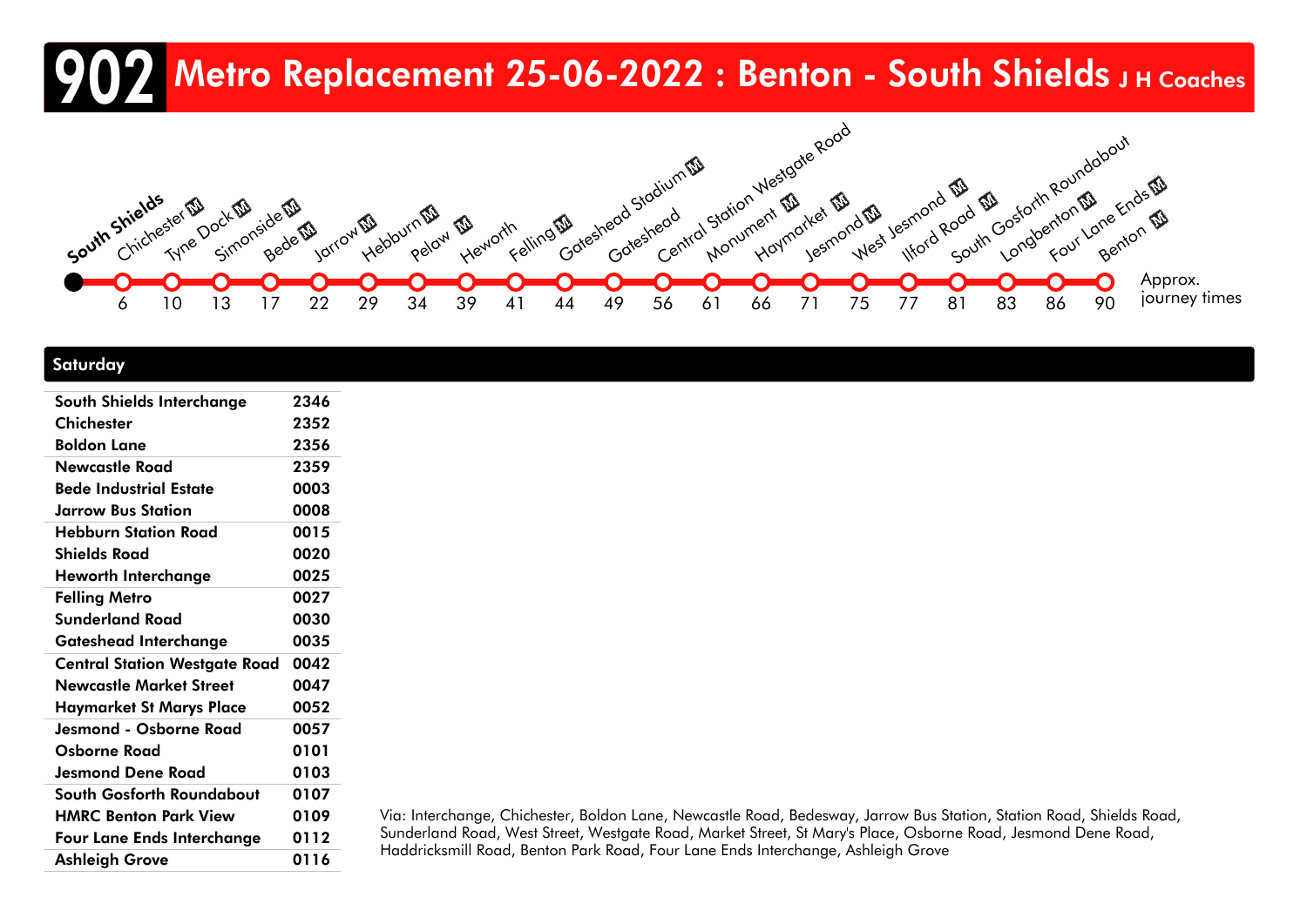# $\mathbf{902}$  Metro Replacement 26-06-2022 : Benton - South Shields J H Coaches



### Sunday

| South Shields Interchange            | 2356 |
|--------------------------------------|------|
| Chichester                           | 0002 |
| <b>Boldon Lane</b>                   | 0006 |
| Newcastle Road                       | 0009 |
| <b>Bede Industrial Estate</b>        | 0013 |
| Jarrow Bus Station                   | 0018 |
| Hebburn Station Road                 | 0025 |
| Shields Road                         | 0030 |
| <b>Heworth Interchange</b>           | 0035 |
| <b>Felling Metro</b>                 | 0037 |
| <b>Sunderland Road</b>               | 0040 |
| Gateshead Interchange                | 0045 |
| <b>Central Station Westgate Road</b> | 0052 |
| Newcastle Market Street              | 0057 |
| Haymarket St Marys Place             | 0102 |
| Jesmond - Osborne Road               | 0107 |
| Osborne Road                         | 0111 |
| Jesmond Dene Road                    | 0113 |
| South Gosforth Roundabout            | 0117 |
| <b>HMRC Benton Park View</b>         | 0119 |
| Four Lane Ends Interchange           | 0122 |
| <b>Ashleigh Grove</b>                | 0126 |

Via: Interchange, Chichester, Boldon Lane, Newcastle Road, Bedesway, Jarrow Bus Station, Station Road, Shields Road, Sunderland Road, West Street, Westgate Road, Market Street, St Mary's Place, Osborne Road, Jesmond Dene Road, Haddricksmill Road, Benton Park Road, Four Lane Ends Interchange, Ashleigh Grove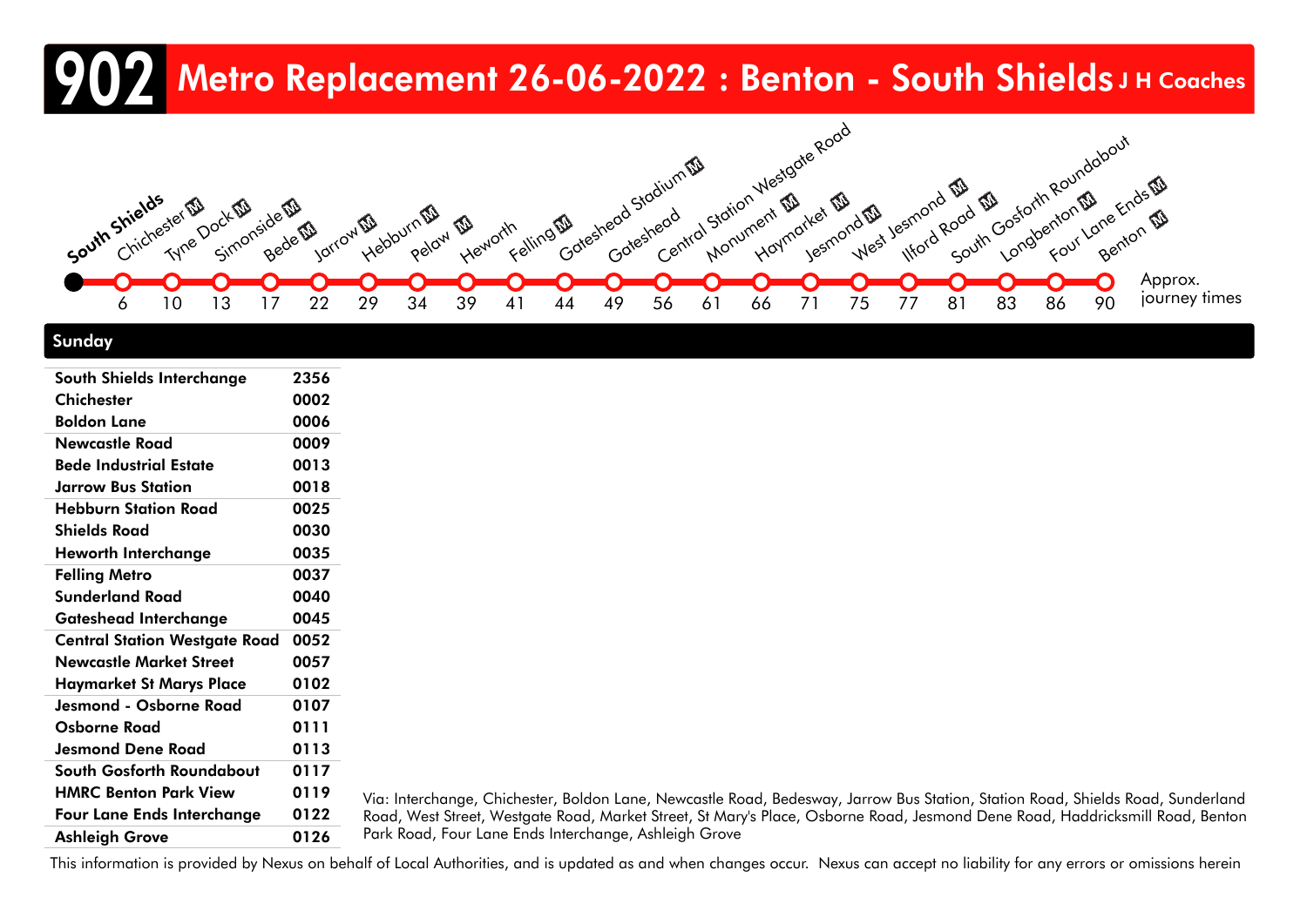### $\mathbf{903}$  Metro Replacement 25-06-2022 : South Hylton - Regent Centre Nexus Metro Replacement



### **Saturday**

| South Hylton, Metro                  | 2319     | 2339 | 2349 |
|--------------------------------------|----------|------|------|
| Pallion                              | 2325     | 2345 | 2355 |
| <b>Millfield Metro</b>               | 2329     | 2349 | 2359 |
| <b>University of Sunderland</b>      | 2331     | 2351 | 0001 |
| <b>Sunderland Interchange</b>        | 2336     | 2356 | 0006 |
| <b>Sunderland Fawcett Street</b>     | 2341     | 0001 | 0011 |
| <b>Wheatsheaf (Stadium of Light)</b> | 2344     | 0004 | 0014 |
| <b>Stadium of Light</b>              | 2346     | 0006 | 0016 |
| Seaburn                              | 2349     | 0009 | 0019 |
| <b>East Boldon</b>                   | 2358     | 0018 | 0028 |
| <b>Brockley Whins</b>                | 0008     | 0028 | 0038 |
| Fellgate                             | 0015     | 0035 | 0045 |
| <b>Shields Road</b>                  | 0023     | 0043 | 0053 |
| <b>Heworth Interchange</b>           | 0028     | 0048 | 0058 |
| <b>Felling Metro</b>                 |          | 0050 | 0100 |
| <b>Sunderland Road</b>               | $\cdots$ | 0053 | 0103 |
| Gateshead Interchange                |          | 0058 | 0108 |
| <b>Central Station Westgate Road</b> |          | 0105 | 0115 |
| <b>Newcastle Market Street</b>       | $\cdots$ | 0110 | 0120 |
| <b>Haymarket St Marys Place</b>      | $\cdots$ | 0115 | 0125 |
| Jesmond - Osborne Road               |          | 0120 | 0130 |
| Osborne Road                         | $\cdots$ | 0124 | 0134 |
| Jesmond Dene Road                    |          | 0126 | 0136 |
| South Gosforth Roundabout            | .        | 0130 | 0140 |
| Regent Centre Interchange            |          | 0135 | 0145 |

Via: Hylton Bank, Pallion New Road, Hylton Road, Chester Road, Park Lane, Fawcett Street, North Bridge Street, Newcastle Road, Station Road, Cleadon Lane, Melbourne Gardens, Calfclose Lane, Shields Road